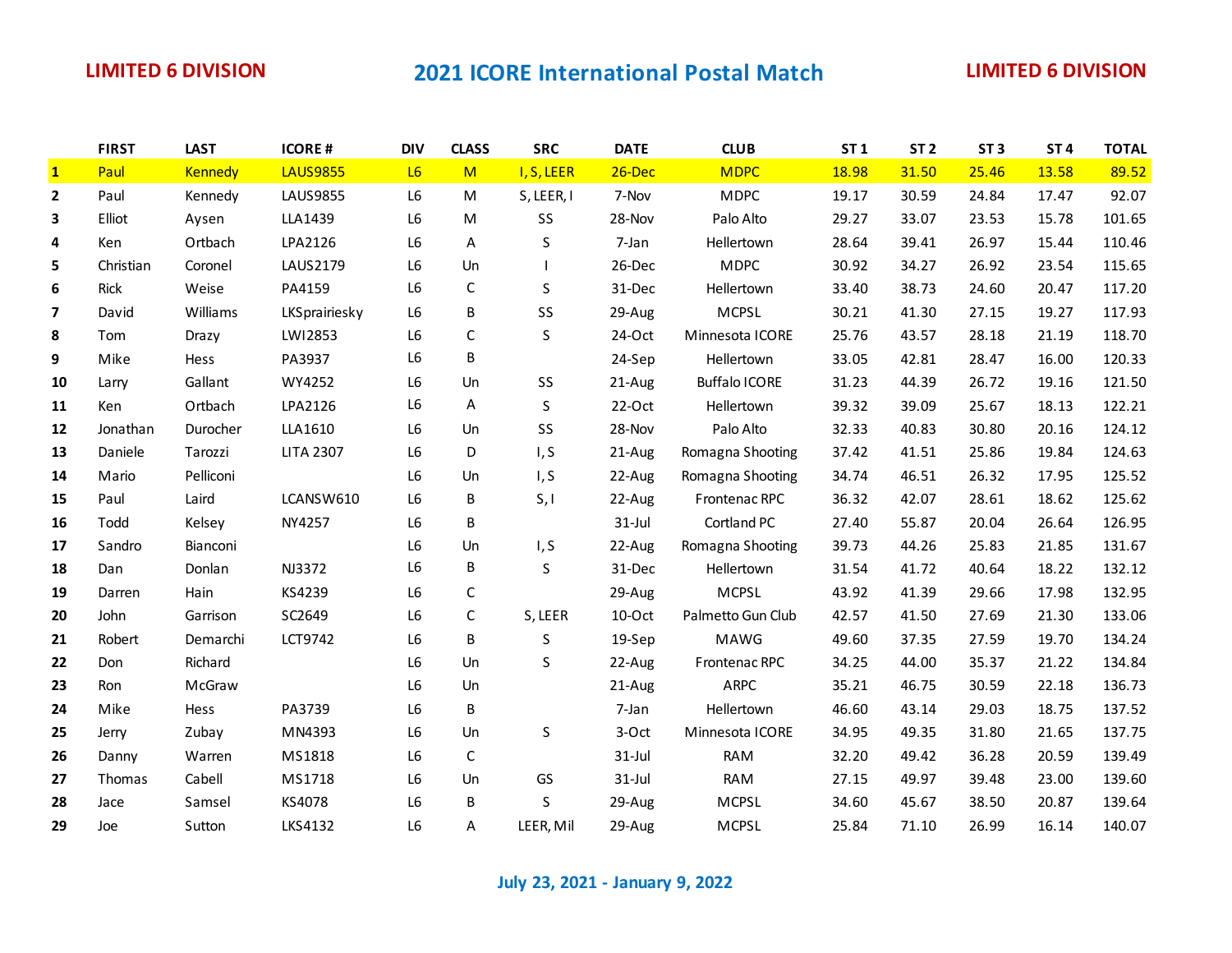# **LIMITED 6 DIVISION 2021 ICORE International Postal Match LIMITED 6 DIVISION**

| 30 | Mike          | Hess        | PA3937           | L6             | B           |              | 23-Jul   | Hellertown           | 39.46 | 46.78 | 28.81 | 25.99 | 141.04 |
|----|---------------|-------------|------------------|----------------|-------------|--------------|----------|----------------------|-------|-------|-------|-------|--------|
| 31 | <b>Bruce</b>  | Kilgore     | AZ3824           | L <sub>6</sub> | $\mathsf C$ |              | 8-Aug    | PR&G                 | 34.19 | 46.37 | 38.92 | 22.01 | 141.49 |
| 32 | Dave          | Figler      | PA4008           | L6             | В           | S            | 20-Aug   | Hellertown           | 45.72 | 47.04 | 29.79 | 19.10 | 141.65 |
| 33 | Michael       | Williams    | LFL2704          | L6             | B           | SS           | 26-Sep   | <b>Buffalo ICORE</b> | 40.04 | 47.42 | 33.00 | 21.45 | 141.91 |
| 34 | Fabio         | Cattelan    | <b>LITA 2306</b> | L6             | Un          |              | 22-Aug   | Romagna Shooting     | 46.99 | 50.14 | 29.50 | 19.74 | 146.37 |
| 35 | Javier        | Martinez    | OK2128           | L <sub>6</sub> | $\mathsf C$ |              | 18-Sep   | OKCGC ICORE          | 33.83 | 43.44 | 28.05 | 41.95 | 147.27 |
| 36 | Monte         | Bruesewitz  | MN4392           | L6             | Un          | S            | 3-Oct    | Minnesota ICORE      | 36.08 | 58.36 | 33.38 | 19.56 | 147.38 |
| 37 | Chuck         | Van Alstyne | NY1622           | L6             | В           | S            | 19-Sep   | <b>MAWG</b>          | 38.62 | 48.71 | 40.01 | 20.23 | 147.57 |
| 38 | Joe           | Sutton      | <b>LKS4132</b>   | L6             | Α           | Mil, LEER    | 26-Sep   | <b>MCPSL</b>         | 36.41 | 43.50 | 32.12 | 36.12 | 148.15 |
| 39 | James         | Meola       | PA3449           | L <sub>6</sub> | $\mathsf C$ | SS           | 20-Aug   | Hellertown           | 41.99 | 49.80 | 37.35 | 20.09 | 149.23 |
| 40 | <b>Rick</b>   | Weise       | PA4159           | L6             | $\mathsf C$ | S            | 22-Oct   | Hellertown           | 45.21 | 47.54 | 34.81 | 23.32 | 150.88 |
| 41 | <b>Nick</b>   | Bolton      | LCANVPD1010      | L6             | Un          | LEER, SS, I  | 31-Aug   | Chilliwack           | 38.25 | 56.17 | 34.65 | 24.87 | 153.94 |
| 42 | Dan           | London      | PA3411           | L <sub>6</sub> | В           | S            | 7-Jan    | Hellertown           | 48.51 | 53.92 | 30.24 | 21.67 | 154.34 |
| 43 | Andy          | Mohr        | FL4168           | L6             | $\mathsf C$ | Snub         | 9-Oct    | Volusia County GC    | 50.09 | 43.45 | 38.38 | 25.57 | 157.49 |
| 44 | <b>Thomas</b> | Howard      | NE4321           | L6             | Un          |              | 16-Oct   | <b>ENGC</b>          | 56.25 | 51.24 | 33.94 | 19.41 | 160.84 |
| 45 | Piero         | Pasini      |                  | L6             | Un          | $\mathbf{I}$ | 22-Aug   | Romagna Shooting     | 59.81 | 48.14 | 28.02 | 25.66 | 161.63 |
| 46 | Alex          | Gilmore     |                  | L6             | Un          | S            | 1-Aug    | AZ Rocks             | 47.08 | 53.33 | 42.87 | 22.26 | 165.54 |
| 47 | Tom           | Miller      | PA3347           | L6             | С           | S            | 24-Sep   | Hellertown           | 44.06 | 59.04 | 38.32 | 25.57 | 166.99 |
| 48 | Kelly         | Campbell    | OK4272           | L6             | Un          | S            | $23-Oct$ | Ada RPC              | 44.80 | 63.96 | 35.69 | 23.96 | 168.41 |
| 49 | John          | Bombardier  | AZ2302           | L6             | $\mathsf C$ | SS           | 8-Aug    | PR&G                 | 51.52 | 54.16 | 35.43 | 27.91 | 169.02 |
| 50 | Stefano       | Paolucci    |                  | L <sub>6</sub> | Un          |              | 22-Aug   | Romagna Shooting     | 56.09 | 60.65 | 31.81 | 22.32 | 170.87 |
| 51 | Tom           | Sutton      | MS4260           | L6             | С           | GS           | 31-Jul   | <b>RAM</b>           | 53.20 | 62.24 | 36.03 | 26.34 | 177.81 |
| 52 | Sean          | McSheehy    | <b>NE2387</b>    | L <sub>6</sub> | D           |              | 16-Oct   | <b>ENGC</b>          | 70.95 | 44.72 | 36.71 | 26.28 | 178.66 |
| 53 | Eric          | Schindler   | NY3268           | L6             | D           | $\sf S$      | 19-Sep   | MAWG                 | 43.24 | 58.87 | 48.59 | 27.99 | 178.69 |
| 54 | Anthony       | London      | TX4352           | L6             | D           |              | 29-Dec   | Permian WG           | 75.14 | 48.60 | 37.01 | 20.66 | 181.41 |
| 55 | Timothy       | McSheehy    | <b>NE4335</b>    | L6             | Un          | GS           | 16-Oct   | <b>ENGC</b>          | 49.08 | 62.21 | 38.49 | 32.32 | 182.09 |
| 56 | Tom           | Miller      | PA3347           | L6             | $\mathsf C$ | S            | 22-Oct   | Hellertown           | 46.76 | 46.71 | 50.11 | 40.69 | 185.27 |
| 57 | Massimo       | Mirti       |                  | L6             | Un          | I, S         | 21-Aug   | Romagna Shooting     | 57.64 | 65.51 | 38.47 | 24.00 | 185.62 |
| 58 | <b>Brett</b>  | <b>Budd</b> | NE4342           | L6             | D           | $\sf S$      | 16-Oct   | <b>ENGC</b>          | 45.49 | 66.23 | 46.77 | 27.48 | 185.97 |
| 59 | Eric          | Schindler   | NY3268           | L6             | D           | S            | 6-Sep    | Watervliet PS        | 48.45 | 61.02 | 44.20 | 32.41 | 186.08 |
| 60 | Ed            | Atkinson    |                  | L <sub>6</sub> | Un          |              | 21-Aug   | <b>ARPC</b>          | 50.36 | 52.34 | 63.63 | 25.06 | 191.39 |

**July 23, 2021 - January 9, 2022**